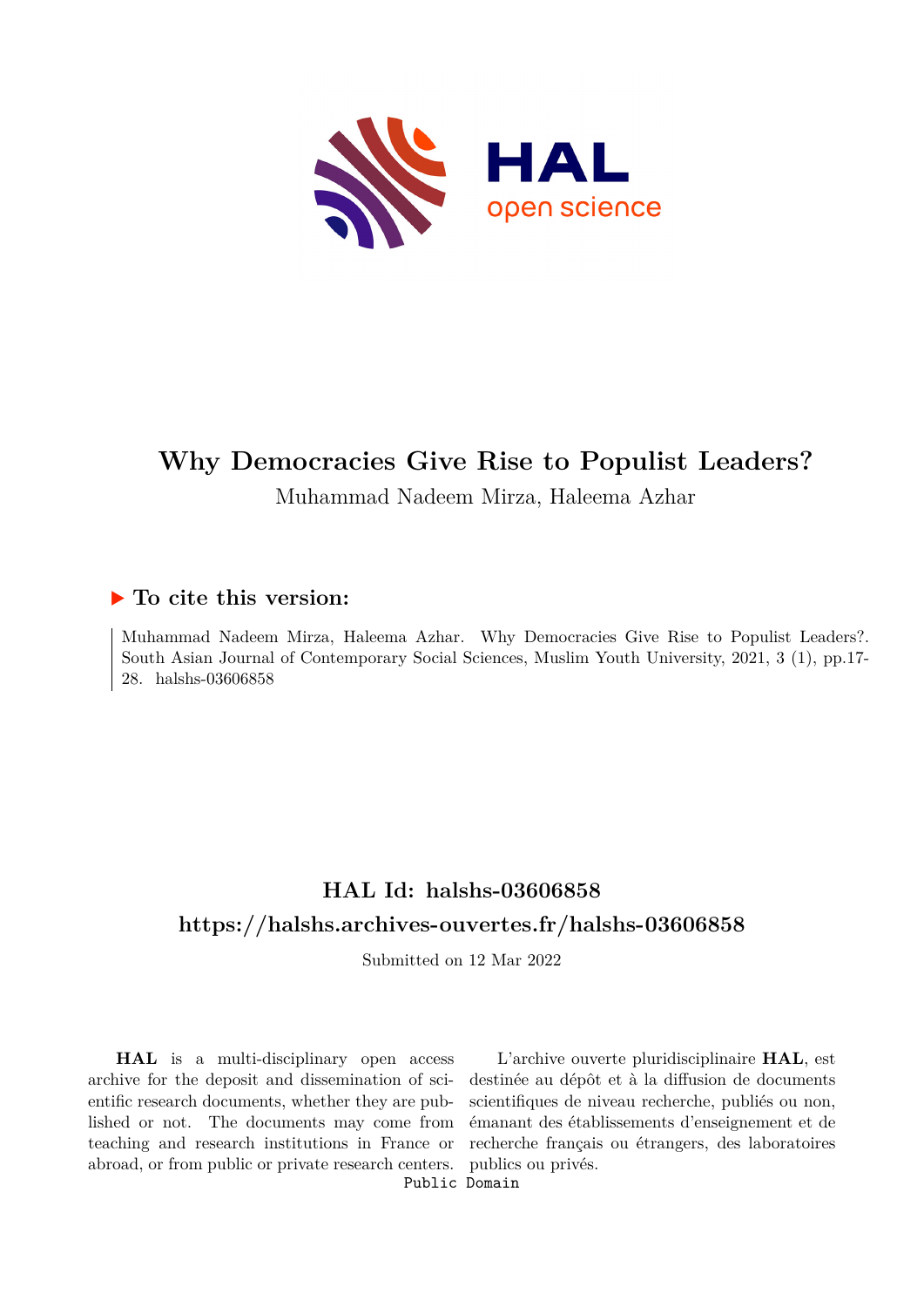# **Why Democracies Give Rise to Populist Leaders? Dr Muhammad Nadeem Mirza & Haleema Azhar**

School of Politics and International Relations, Quaid I Azam University Islamabad, Pakistan

#### **Abstract**

*Twenty-first century has seen a rise of populism resulting into downgrading the quality of democracies in several states including the United States, Britain, Italy, Brazil, South Africa, India, Turkey, the Philippines, and Pakistan. States' transformation from authoritarianism to liberal democracies passing through the phase of electoral democracy is usually achieved through processes involving preventing democratic breakdown, preventing democratic erosion, and completing democracy. In recent years, liberal democracies are facing a challenge of populism from within which has boosted the process of de-democratisation or democratic backsliding. Why are democracies giving rise to populist leadership at the first place? While applying qualitative research methods, this study explores populism in the historical context, particularly in the USA. It hypothesizes that the interplay between demand and supply of populist leaders and inherent weaknesses in democracy as an institution are giving rise to populism as a phenomenon. This introduction of binaries in politics – us versus them, common man versus elite, nationalist versus anti-nationalist, citizens versus outsiders, patriots versus traitors, white Christians versus coloured populations – led to the rise of populist leaders in the United States.*

#### **Key Words: De-democratisation, Populism, Democratic Backsliding, Democratic erosion**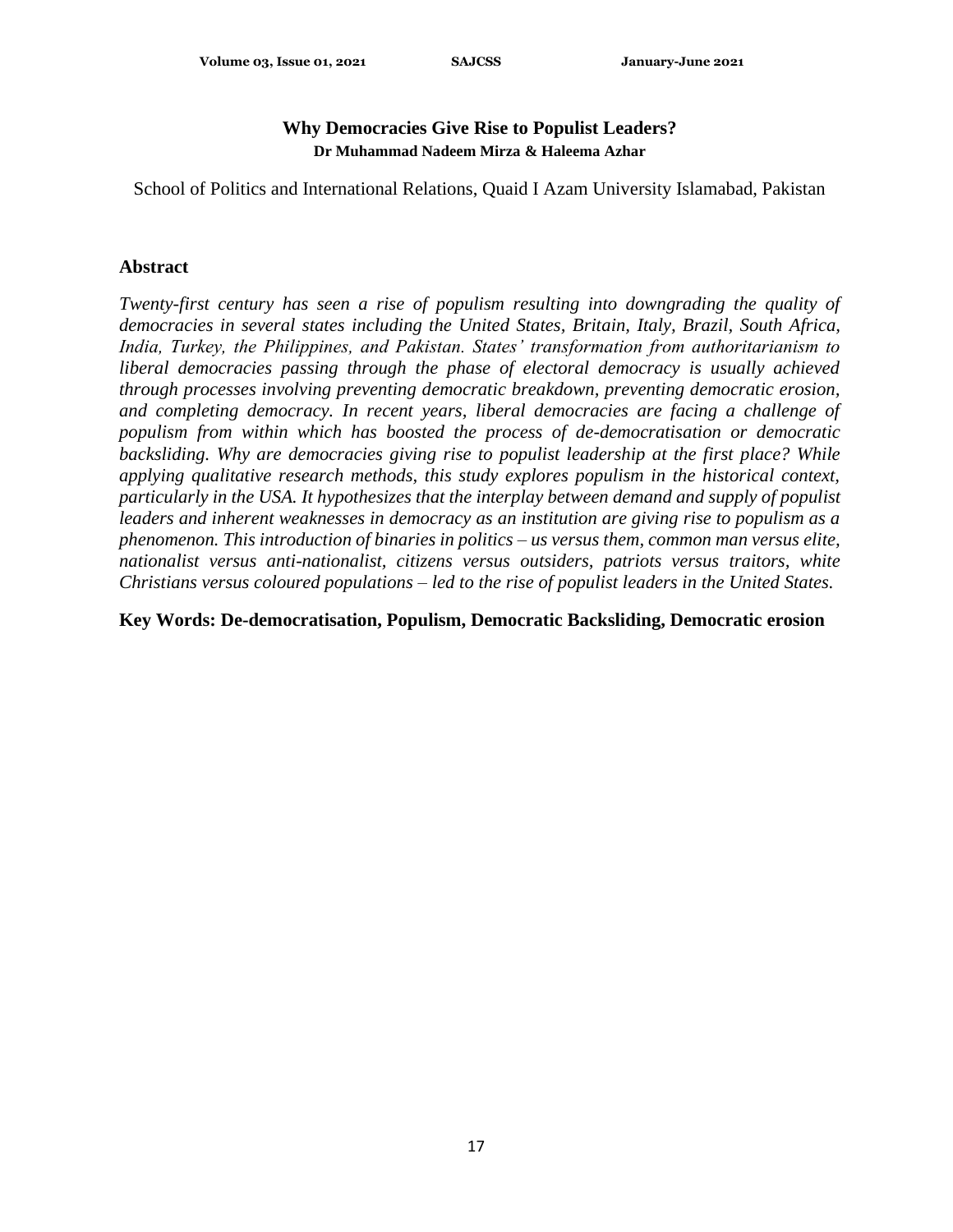#### **Introduction**

Populism, as a political and potent force, has become part of the contemporary politics and is on the perpetual rise in almost every region of the world. It is a political force that divides society into two groups: a good group and bad group (Mudde & Kaltwasser, 2017). It is a 'thin layered ideology' that considers society to be ultimately separated into two homogeneous and antagonistic camps – the pure people' and 'the corrupt elite' (Mudde & Kaltwasser, 2017). Leaders of populist movement accentuate these divisions on several bases, depending upon the context and circumstances. Populism has different ideological foundations and is not independent of the surrounding circumstances. Depending upon political structures, it manifests itself differently and can be defined in many ways. Mudde and Kaltwasser state that scholars do not agree on one definition, but all definitions of populism have general agreement on some aspects: appeal to 'people' and denunciation or criticism of 'the elite' (Mudde & Kaltwasser, 2017). Populists argue that politics should be an expression of the volonte generale (general will) of the people (Mudde & Kaltwasser, 2017). Mudde considered populism as "a political narrative that antagonizes the people and the corrupt elite, and that aimsfor policies that reflect the will and are understood by the people" (Mudde, 2004). It is a belief that the will of the ordinary people should have credence over that of the established elite ('A Brief History of Populism', 2015).

Populist forces rarely work independently and are attached with at least one of the host ideologies – those can be right wing, left wing, nationalist, or even anti-nationalist, evangelical or antievangelical. It may affect democracy positively by leading to democratic consolidation – especially when populist movement intends to overthrow an authoritarian rule – or negatively when it leads to de-democratisation or democratic backsliding. Bermeo notes six forms of trends and challenges attached with democratic backsliding: 'coup d'état,' when government is ousted by military or other state elite; 'executive coup,' which is associated with dictatorships; 'election day fraud' when people are kept from voting a certain person in one way or other; 'promissory coups,' which happen against existing government with the promise of new election; 'executive aggrandizement" which is a slow process and occurs by weakening checks on the power of executive; and finally 'manipulating elections strategically' (Bermeo, 2016).

Populism is challenging almost every political system, specifically democracy. The last century saw forces of democracy and liberalism compete with those of communism, twenty-first century is seeing the forces of democracy clash with those of populism. Moreover, this challenge of populism is emerging from within the democratic system leading to the question that why democracy gives rise to populist leadership? This study further raises questions about inherent flaws of the democratic system and its ability to deal with populist challenges. It hypothesizes that absence of institutional barriers, in the way of radical or populist leaders, lead to their rise. The study is conducted using Ruth Wodak's conceptual framework of demand and supply that she elaborated in her book The Politics of Fear: What Right-Wing Populist Discourses Mean (Wodak, 2015). In Mathematics or Economics commodities are being demanded and supplied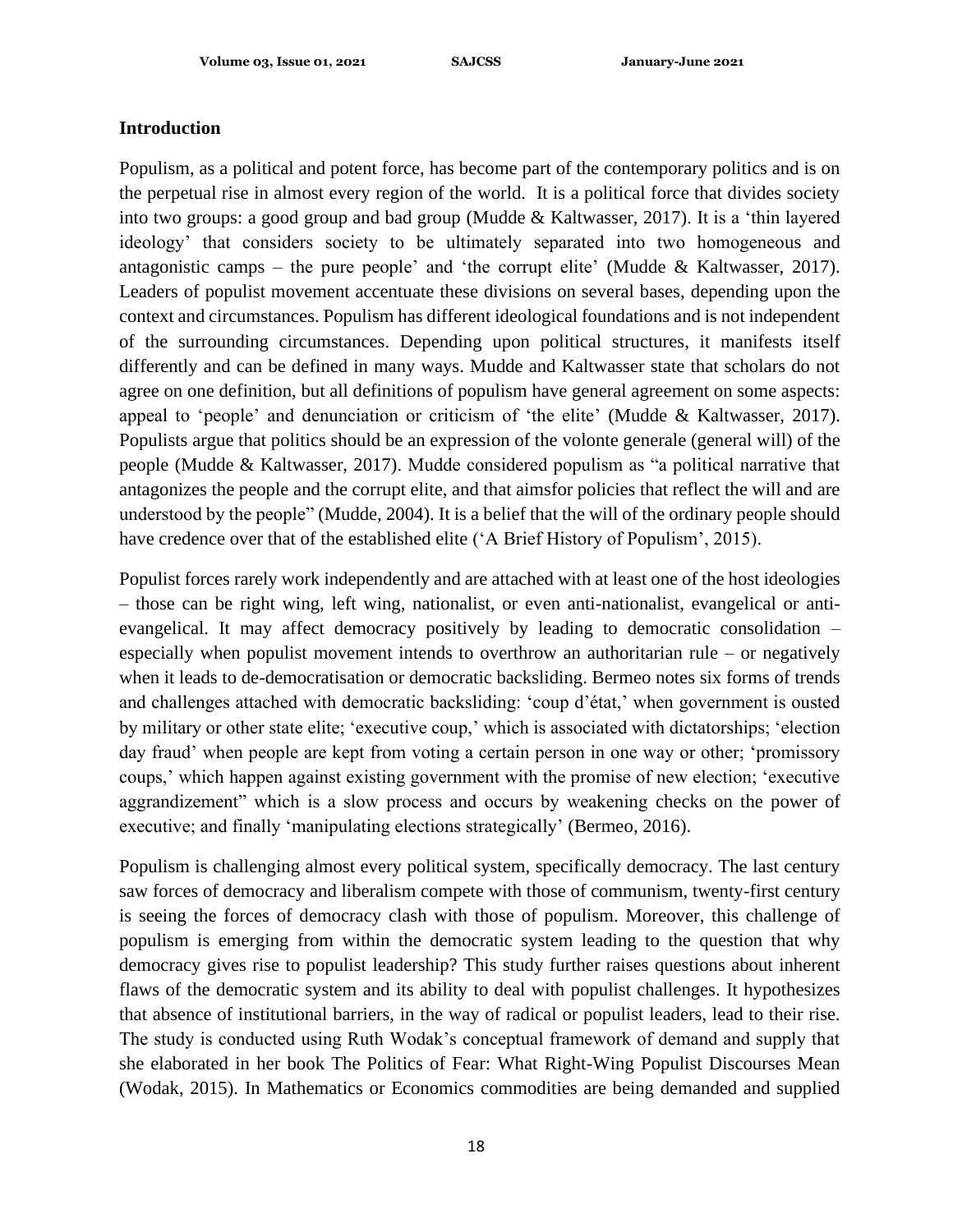and Wodak in her political explanation used populism as a product or commodity. Demand side model explains that in post-industrialized economy working class feels marginalized and considers itself 'modernization losers' (Wodak, 2015). This feeling leads to the rejection of older political parties and creates space for the populist parties. On the other hand, supply side explanatory model emphasises the strategic means used by populist leaders and parties in order to appeal to the electorates. Populism has three important components: "(1) the claim to beon the side of the people against the elite – which we label 'supply rhetoric;' (2) the 'fears or enthusiasms' of people – the demand conditions to which the populists pander; and (3) the disregard for longer-term consequences" (Guiso, Herrera, & Morelli, 2017, p. 3).

# **History of Populism in the Western World:**

The process of democratic consolidation in the United States – that spanned over its first two and half decades – was interrupted during the presidential campaign of Andrew Jackson against John Quincy Adams. Andrew Jackson became seventh president of the United States in 1829. He was named the 'king mob' because of his populist tendencies – support for the 'common man' and oppose corrupt 'aristocratic elite' (Ellington, 2017). He was anti-establishment, introduced white supremacist nationalism in the US, and talked about people's rights. In his campaign, he clearly divided the society into two groups: the establishment, and people. This introduction of binaries in politics – us versus them, common man versus elite, nationalist versus anti-nationalist, citizens versus outsiders, patriots versus traitors, white Christians versus coloured immigrants and indigenous populations – gave a new touch to the US politics. Since then, several populist political parties and movements such as the American Party, the Greenback Party, the Populist Party, Conservative Populism, and leaders such as Huey Long, who was a Governor of Louisiana and a US Senator was one of the most ostentatious figures in the American politics. He raised the slogan of 'every man a king' and called himself a friend of the working men. (Long, 1996). White notes that 'From the moment he took office as governor in 1928 to the day an assassin's bullet cut him down in 1935, Huey Long wielded all but dictatorial control over the state of Louisiana. A man of shameless ambition and ruthless vindictiveness, Long orchestrated elections, hired and fired thousands at will, and deployed the state militia as his personal police force. And yet, paradoxically, as governor and later as senator, Long did more good for the state's poor and uneducated than any politician before or since' (White Jr, 2006). Father Coughlin, and George Wallace are other examples of populists who have influenced American political scenery (Editor, 2019). In the twenty-first century movements such as Occupy Wall Street and the Tea Party, and leaders such as Bernie Sanders used popular rhetoric to inflame cleavages in the society (Mirza, Ali, et al., 2021). Finally, President Trump using the same populist sentiments won the 2016 presidential elections.

Furthermore, with the founding of Front National - FN (renamed in 2018 as Rassemblement national (RN) – National Rally) in 1972, populist tendencies in Europe started to came on surface. FN was established against 'the Gang of Four," the four established political parties of France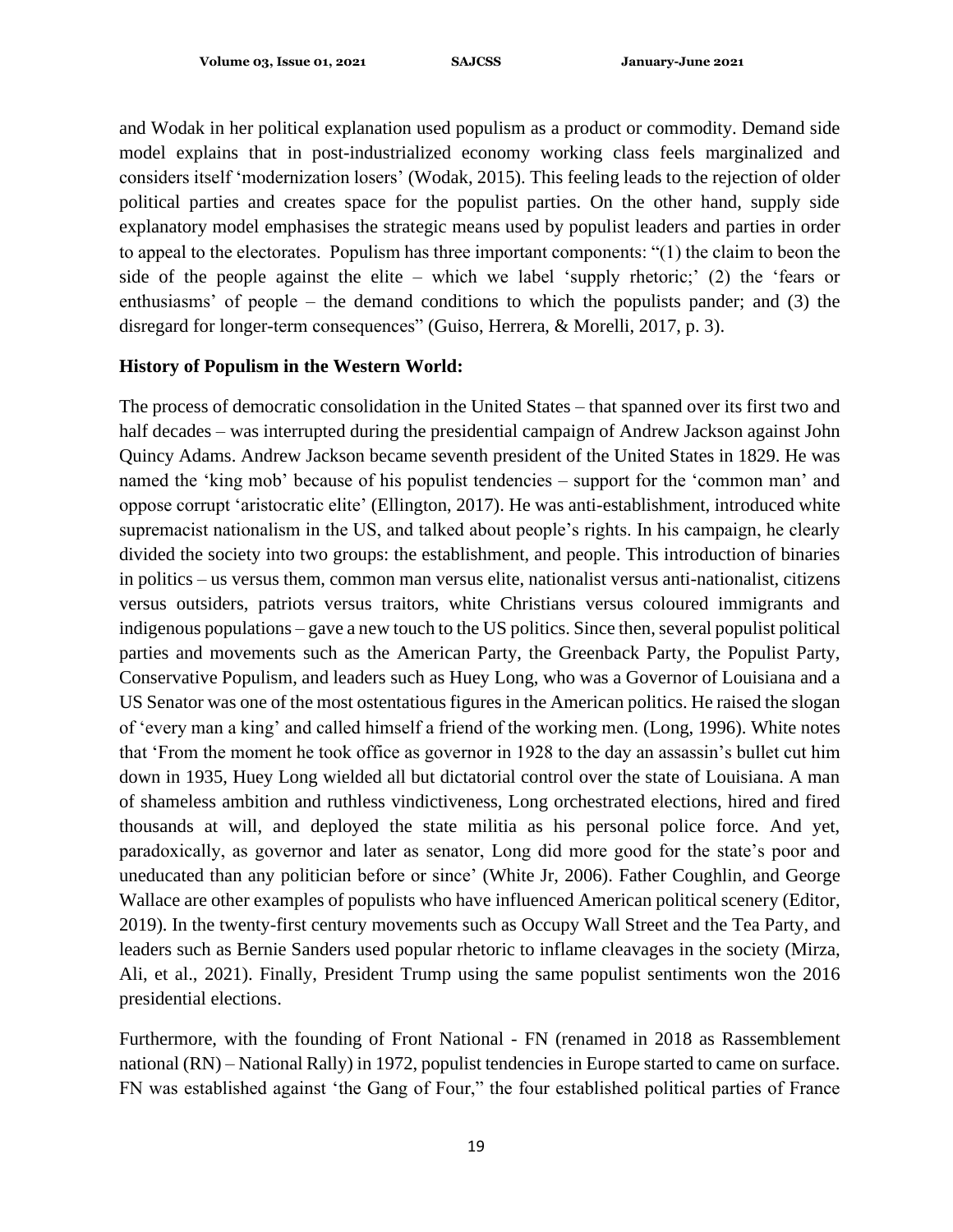(Fysh & Wolfreys, 2003, pp. 42–59). RN is an anti-immigrant right-wing nationalist political party (RN, 2020). Similarly, Forza Italia (FI) and United Kingdom Independence Party (UKIP) were founded as a result of the economic grievances in those states. Some other political parties also became part of European populist movement such as The Civic Forum (OF) in Czechoslovakia, Fidesz in Hungary, Law and Justice (PiS) in Poland, Vox in Spain, and Alternative for Democracy (AfD) in Germany ('Europe and Right-Wing Nationalism', 2019; Wike et al., 2019). Populism remained one of the most important trends of the European politics in the twenty-first century. A research by The Guardian found that number of Europeans voting for populist parties in national elections has increased from 7% to 25 % in the last two decades (Henley, 2018). 2014 European Parliament elections saw a 'big bang' with almost a quarter of the seats going to the. populist political parties (Martín-Cubas et al., 2019). So, the twenty-first century is seeing populists changing the political landscape of most of the Europe and their effect is felt in almost every liberal democracy. This study mostly deals with the United States and tries to find answer to the question that how President Trump being a populist leader rose to preeminence?

#### **Demand for Populism (Demand side Analysis)**

Political structure or political system act like a market. Demand leads to production of different commodities to be sold in this market. For instance, the world before COVID-19 was having a lesser demand for masks and other Personal Protective Equipment (PPEs). With the spread of Covid-19 to the global level, states and World Health Organisations (WHO) issued special directives for general public to wear a mask, that resulted in its enhanced demand and so the production. So, there was an impetus or trigger, that forced actors who are involved to devise strategies or launch campaigns about the safety, that ultimately enhanced demand of a particular commodity in the market. This is the principle of demand on which market works. Scholars consider that demands of people shape the rhetoric and practice of political parties, interest groups, and even governments. Political parties while addressing the demands of the population try to increase their popularity and gain audience (Guiso, Herrera, & Morelli, 2017). For instance, enhanced demand for liberal freedoms may lead to competition between political leaders and parties about liberal rhetoric. Every political party will try to outdo the other in its liberal credentials. Similarly, if a nation values heightened nationalist sentiment then there will be more and more nationalist parties in order to address the demand. Thus, in politics demand side works as a major factor that influences the narrative of political parties. Trigger or driver for the demand of populist political parties may range from legal or illegal migrants, heightened crime rate, xenophobia, economic disparities, increased unemployment, ethno-lingual or ethno-political cleavages within society, and the like. Actors which may involve populist leaders or populist political parties may amplify those subjective or objective cleavages and offer a remedy in the form of vilification of the established elite, political parties, or a single or set of groups, thus amplifying the sense of 'us versus them' (Fortunato, 2019). For a populist leader, it is necessary for to have an audience, that supports and demands his/her narrative. If there is no audience for a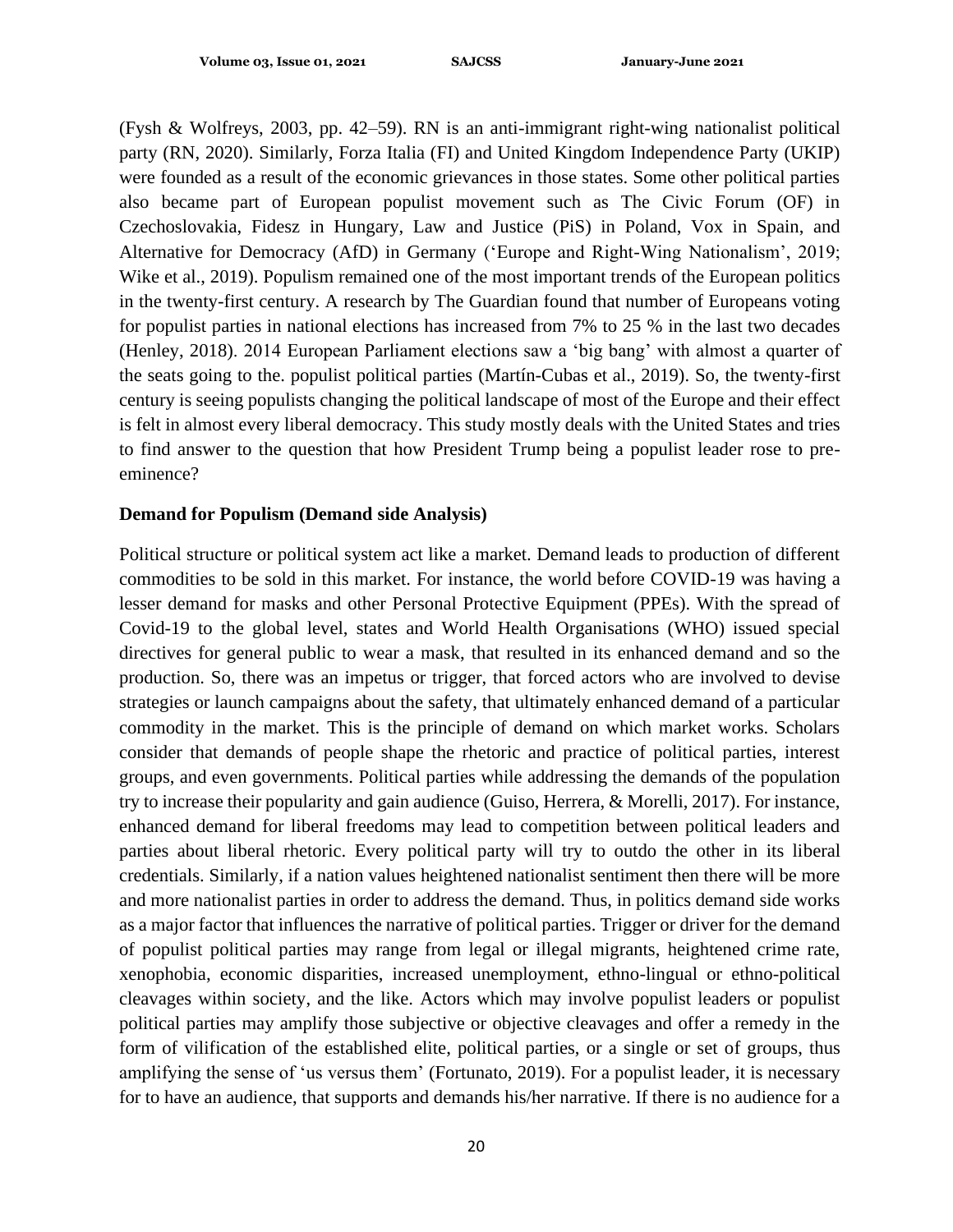populist narrative, then there are very less chances of a strong populist party or a group to thrive in a state. Demand side claims that the voters or audience abstain from voting in the absence of a populist political party and come out to vote for the populist political party that addresses their demands (Guiso, Herrera, Morelli, et al., 2017b) Guiso et al note, "First, we study the demand for populism: we analyze the drivers of the populist vote using individual level data from multiple waves of surveys in Europe. Individual voting preferences are influenced directly by different measures of economic insecurity and by the decline in trust in traditional parties. However, economic shocks that undermine voters' security and trust in parties also discourage voter turnout, thus mitigating the estimated demand of populism when ignoring this turnout selection. Economic insecurity affects intentions to vote for populist parties and turnout incentives also indirectly because it causes trust in parties to fall. Second, we study the supply side: we find that populist parties are more likely to appear when the drivers of demand for populism accumulate, and more so in countries with weak checks and balances and with higher political fragmentation. The nonpopulist parties' policy response is to reduce the distance of their platform from that of new populist entrants, thereby magnifying the aggregate supply of populist policies" (Guiso, Herrera, Morelli, et al., 2017a).

Absent the audience, demand for populism vanishes. Populism did not exist in the United throughout the history. There have been intermittent interludes when demand for the populist leaders vanishes. Supporters of the demand side claim that populist parties are dependent on the trigger situations. For example, economic insecurities create mistrust with the existing political structure and are considered as one of the biggest drivers for the populist demand (Guiso et al., 2020). Guiso et al note that "Populism does not have a cultural cause, but rather an economic insecurity cause, with an important and traceable cultural channel (all italics original)" (Guiso, Herrera, & Morelli, 2017, p. 41).

Demand side shapes the rise or fall of populist parties. But when we study, there is significant population of the world that keeps and follows populist narrative irrespective of date and time. they consider themselves being abandoned, exploited, and manipulated by the corrupt leaders (Mudde & Kaltwasser, 2017). The corrupt leaders or established elite are not part of them, rather they see themselves separate from the established elite. These sentiments exist in majority of the world population. But they materialise it in the form of establishing political parties or a movement under certain circumstances which include transition in socioeconomic and sociopolitical patterns and corruption charges against the established elite, etc (Mudde & Kaltwasser, 2017).

Once any of the above-mentioned event starts to happen, the sentiments of people are heated and the demand for populism starts to manifest itself in such circumstances. When fertile ground is established, the populist movements, populist parties, or populist leadership start rising. They fill the vacuum which is created by the recent transition in the established patterns. So, in this way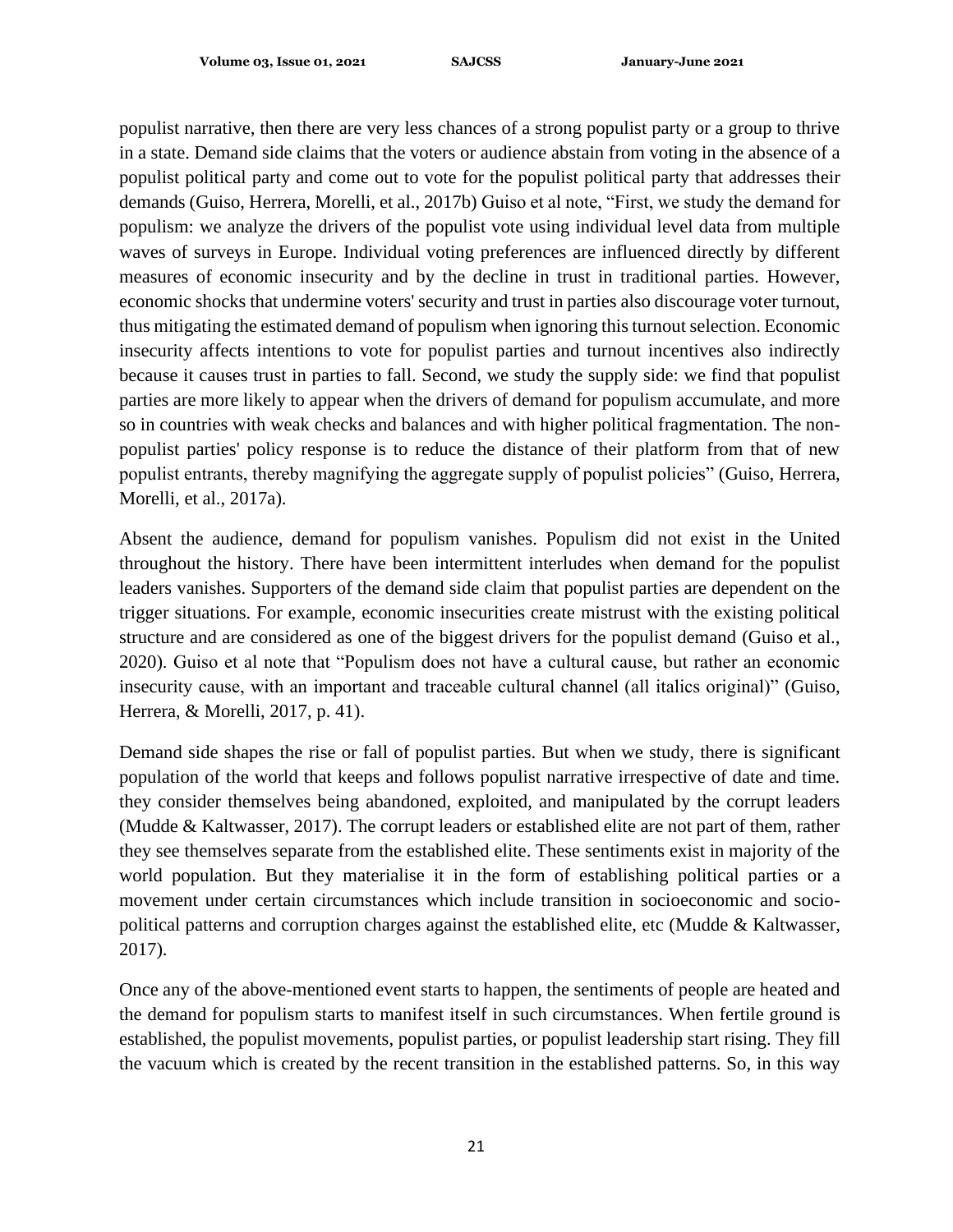demand side creates an environment for populist tendencies to grow. Eventually, populist tendencies in the form of political parties, or movements grow in the society.

In the USA, such pattern is observed when demand side led to the rise of a populist leader. President Donald Trump did not become the American president out of the blue. It was neither magic nor some miracle of any sort. Political landscape of the USA then led to the rise of a populist leader who ultimately became the US president (Mirza, Babar, et al., 2021). In the 21st century, two major populist movements are witnessed in the USA. These movements include the "Occupy Wall Street", and "Tea Party movement" (Levitin, 2021; Peters, 2019). Both these movements rose in the post Great Recession era, which clearly suggests the cause behind the rise of these movements. Due to the Great Recession, American economy suffered a lot. Job market started shrinking and thousands of people lost their jobs. In short, people at the grassroot level were affected by this recession, thus it gave rise to sentiments of insecurity and agitation against the established elite. These circumstances made a fertile ground for populist rise, eventually leading to the rise of these movements and election of Donald Trump (Mirza, Ali, et al., 2021). Due to the weak organization, these movements started fading away, but their rhetoric is still relevant, thus making Bernie Sanders a senator in 2016 with his slogan of 1% against 99% (Stewart, 2019), and made Donald Trump president with his slogan of "Make America Great Again" (Mirza, Babar, et al., 2021).

Here one thing must be understood that there are different factors which make a ground fertile for populist rise in a state and it is not always only economy. For example, in Finland the average voter was not hard hit by the Great Recession, there was slight increase in unemployment and sovereign debt. So, it would be exaggeration to say that people suffered in Finland the way they suffered in the USA but despite that, in the 2011 elections of the state populist party obtained 19% of the votes (Mudde & Kaltwasser, 2017). Populist movements have different host ideologies in different states. Populist parties can also have different host ideology in the same state, under different circumstances. That is why it is called a "thin-centered" ideology by Cas Mudde (Mudde & Kaltwasser, 2017).

### **Supply for Populism (Supply Side Analysis)**

Once people (demand side) has shown interest for populist narratives, populist actors start playing their role in political arena. These populist groups adapt the host ideology that aligns with the narrative of populism among people. Thus, there are left- and right-wing populist parties, each complying with the demands of people in specific space and time. Once popular narrative is recognized by populist tendencies, they try to exaggerate the reality of those narratives for masses. They use the grievances of people in their own favour by asserting that they are addressing the issue of people, unlike the establishment or the mainstream political parties. Mudde and Kaltwasser note, "Under certain circumstances, the sovereign people can feel that they are not being (well) represented by the elites in power, and, accordingly, they will criticize—or even rebel against—the political establishment. This could set the stage for a populist struggle "to give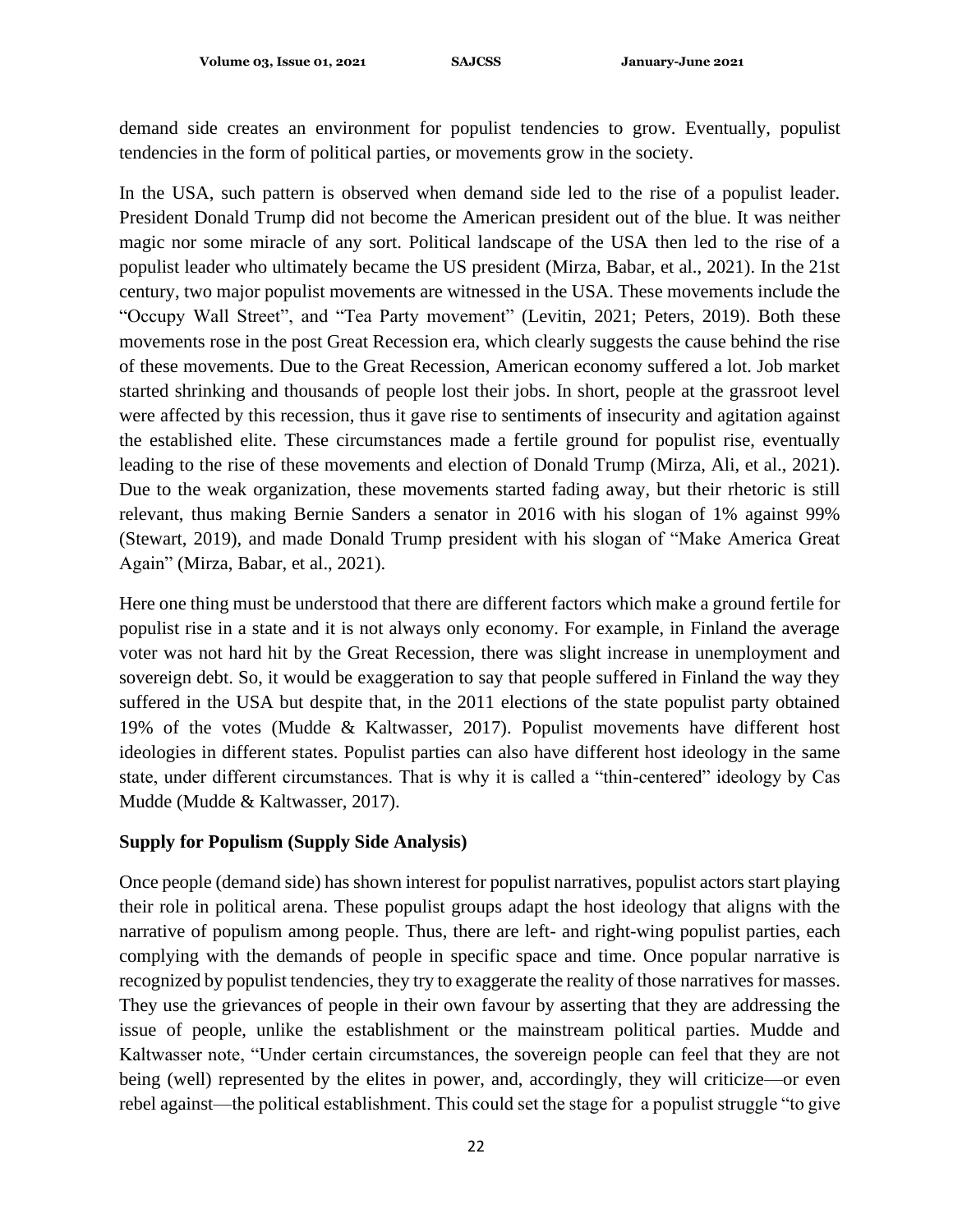government back to the people" (Mudde & Kaltwasser, 2017). Populist groups consciously make division within the society and try to give the impression that its "us, the good people" vs. "them, the bad people or the corrupt elite" (Mirza, Ali, et al., 2021; Mudde & Kaltwasser, 2017). Such narratives when find acceptance among masses, lead to the increase in vote bank of populist political actors.

Voters or masses (majority of them, if not all) always have these sentiments of being used, corrupted, and excluded. Mudde and Kaltwasser note, "Another key factor in the activation of populist attitudes is the general feeling that the political system is unresponsive. When citizens feel that the political parties and governments do not listen to them and ignore their demands, the possibility grows that populism becomes active, at least within the constituencies that feel abandoned by the establishment" (Mudde & Kaltwasser, 2017). These sentiments intensify when a situation of crisis or national emergency comes in. These first two steps are very important for the populist parties. As, they work by manipulating and exploiting the grievances of people against the established elite. So, first two are major ingredients for populist rise. If these two factors are not there then populist parties have to create them, which is a long process and still needs some igniting point at least. Otherwise, rise of populist leadership becomes very challenging (Mirza, Ali, et al., 2021).

In the former case, when first two steps are fulfilled, that is, there are grievances among masses, and due to some pressing reason, these grievances are intensified, then third and the last step that facilitates the rise of populist leadership begins. It is the role of supplier side once the demand side has shown its stance. Now in such a state, populist forces start mobilizing. If grievances of people are relevant to economy, then there is possibility of the rise of the left-wing populist parties, but at times right-wing populism also rises, while blaming immigrants and other groups in a state – xenophobic populist narratives is one example of it. The case of Donald Trump is a textbook example of right-wing populist rise (Mirza, Ali, et al., 2021). Demand and supply sides work hand in hand with each other, to facilitate the rise of populist leadership. But it is not always the supply side that is the product of demand side. There are grievances among masses for the issues which remain unaddressed by the establishment. Populists take advantage of it and start talking about those issues while showing to masses that establishment is not prioritizing their problems, instead they are busy in corruption (Mudde  $\&$  Kaltwasser, 2017). Another trick is to create the sense of crisis in the minds of people, by intensifying the insecurities of people. Consciously or unconsciously, media helps these populist leaders in spreading their message to the masses. Thus, by using different tools, populist leaders increase their vote bank.

Historically, in the US history of populism, it was Andrew Jackson who applied this tactic to win the elections. He influenced the populist narratives at that time. During his political campaign for 1828 elections, he used worsening economic conditions for creating sense of crisis in the minds of people. Moreover, he introduced nationalism of exclusive nature, which is also called Jacksonian nationalism. His populist narrative gained recognition among masses, while leading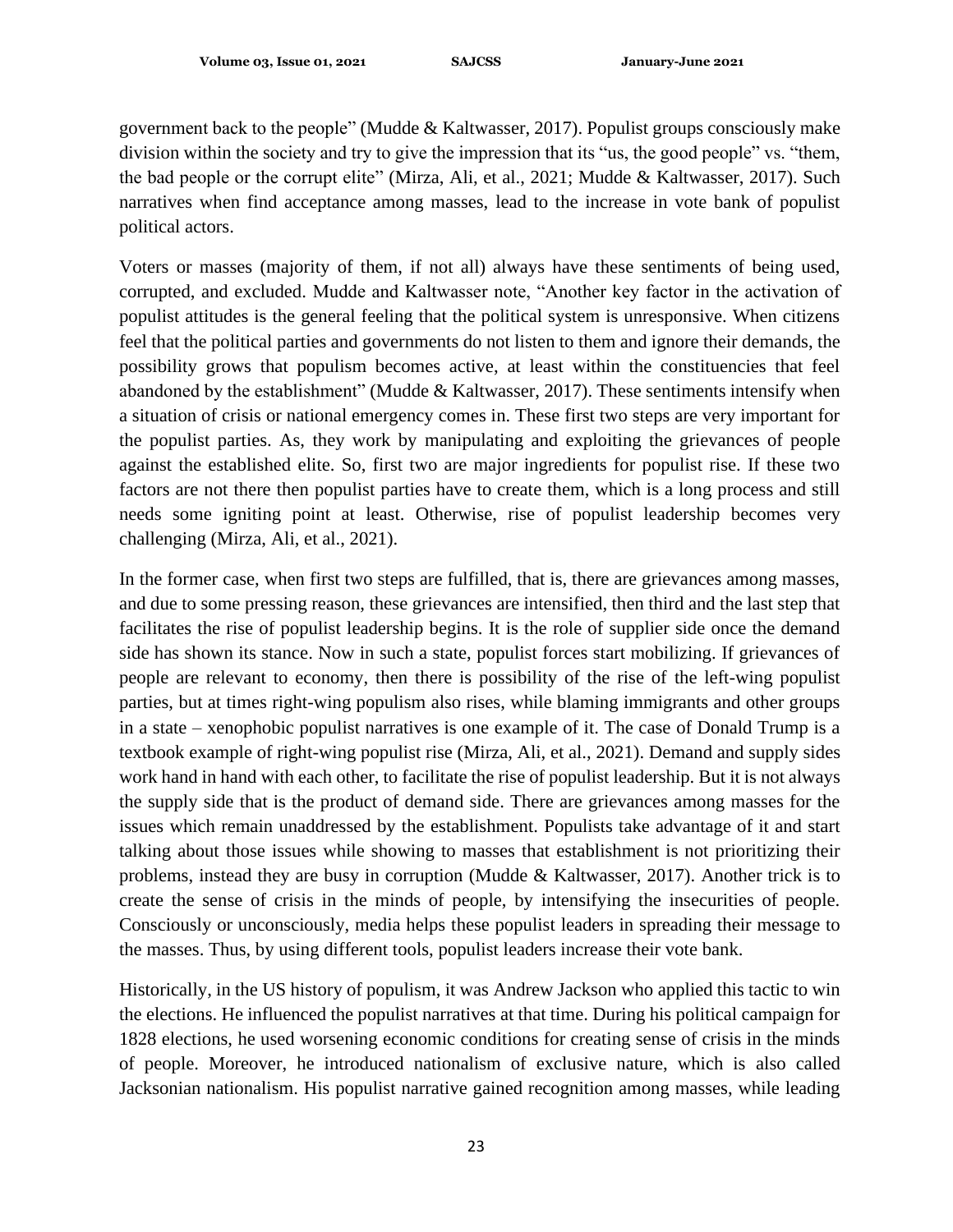to the victory in 1828 elections against president John Quincy Adams who was presented as a corrupt and establishment candidate – part of the corrupt 'them' (Mirza, Ali, et al., 2021). So, at times supply side influences the demand side.

Demand and Supply side theory highlights one fact, that be it demand side influencing the supply side or otherwise, populists acknowledge the importance of voters. They opt for democratic means, to come into power, which include campaign, propaganda, participation in elections, and the like. Though populists use democratic approach to be in power, but once they are in power, they work in anti- democratic ways while working on policies of exclusive nature, disrespecting constitution, and division of power. In bringing them to this position, demand and supply side have major role to play. They collectively help in the rise of populist leadership.

# **Institutional weaknesses:**

Demand and Supply side collectively lead to the rise of populist leadership. 21st century populism has witnessed rise of populism everywhere, but it is more conspicuous in the democratic states, as compared with the authoritarian states. Hence one can ask why do we see the rise of populist leadership in democracies?

Democracy may not be the best political system, but it is one of the best available options. Churchill said that "No one pretends that democracy is perfect or all-wise. Indeed it has been said that democracy is the worst form of Government except for all those other forms that have been tried from time to time.…' (The Worst Form of Government - International Churchill Society, n.d.). Therefore, democracy has been presented with different challenges from time to time. In contemporary times, rise of populism is the challenge faced by liberal democracies. This rise of populism is basically the consequence of weakness which are embedded in liberal democracy. For instance, absence of institutional barrier to stop radical populist forces is one major weakness. As hypothesised that it is the institutional weakness in democracy which fails to stop populism from growing once the preliminary requirements are fulfilled.

This further lead to the question that what are these institutional weaknesses which cause the rise of populism in a democracy. Democratic institutions are pluralistic in nature. In simple words, democratic institutions allow multiparty system, which leads to the creation of different parties with their different agenda. In such political system, populist forces start growing under favourable circumstances. They do their campaign in a democratic way, contest in elections, gain vote, and become part of system. At times, it is not a party, it can be an individual who may run election campaign on populist narrative, like Bernie Sanders and Donald Trump in the USA. But democracy being pluralistic in nature, does not have any mechanism to stop them. Thus, in such situations pluralism becomes liability for democracy, thus suggesting it as a weakness of democracy in such situations, instead of a strength.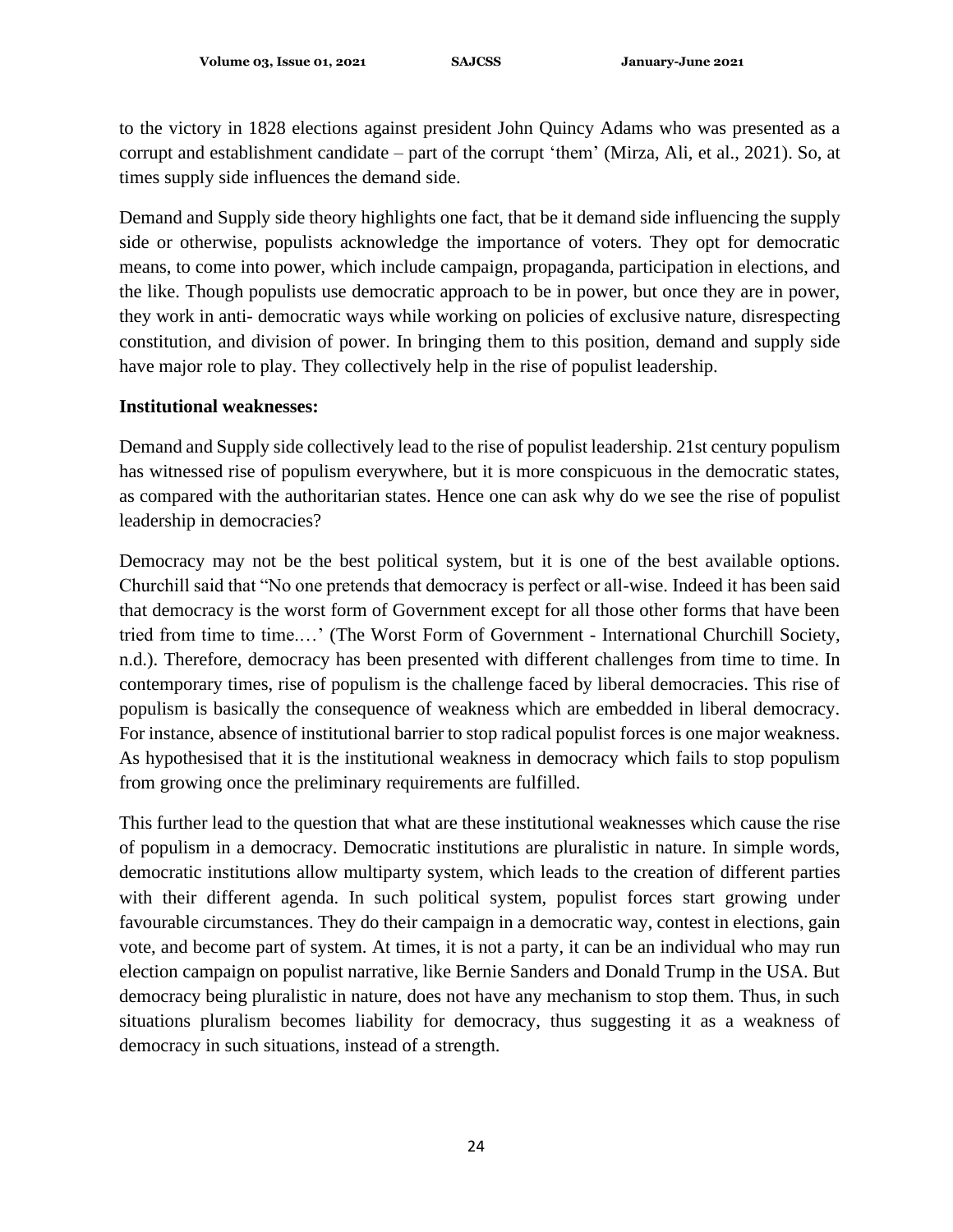Further, in a democracy there are no institutional barriers which can curb the rise of populism. For instance, in the USA, during his campaign, former president Donald Trump signalled towards his exclusive nationalism, building border wall, and controversial views about immigrant issues. Despite this, democratic institutions of flagbearer state of liberal democracy could not stop a populist leader from rising and becoming President of the state. So, absence of institution to curtail the rise of populist leader is a weakness of democracy. This weakness favours the populist leader.

In democracies like the USA, first populist leaders or populist movements find or create suitable circumstances for themselves, either through bottom to top (demand leading to supply), or top to bottom (supply leading to demand) approach. Once they are mobilized, then they start spreading their roots. For instance, economic recession of 2008 provided a reason to people for mobilizing against established elite. Brian et al; notes that "The resulting financial carnage was exemplified by the collapse of Lehman Brothers in September 2008, even though the crisis had been brewing for a long time before then. What started as a financial crisis quickly made its way into the "real economy", triggering an unprecedented collapse in world trade, widespread job losses and the first contraction in the global economy since the Second World War. No wonder some people called it "Great Recession" (Brian & Patrick, 2010). Populist used this recession as an opportunity and responded to it in the form of "Tea Part Movement" and "Occupy Wall Street". Cas Mudde says that these movements could not survive due to weak leadership and internal conflicts. But the rhetoric they generated was furthered by Bernie Sanders and Donald Trump (Mudde & Kaltwasser, 2017). So, once populist actors managed to gain popularity among masses, democracy was not a challenge to them. Instead, democracy facilitated them in campaigning and presenting their views to people. Consequently, populist actors attracted voters and held important seats in the state.

The only challenge populist tendencies face in a democratic state, and specifically in the USA is opposition from other parties. Thus, when democratic institution allows populists to be part of system, then the real test of democracy begins, and here too institutions tremble in protecting democracy. That is the reason behind the democratic backsliding in the 21st century, as democratic institutions could not protect themselves from populist leaders.

Democracy survive through constitution, mutual toleration, and forbearance, which means that politicians should restrain the use of their institutional prerogative (Levitsky & Ziblatt, 2018). Later two (mutual toleration and forbearance) are called democratic norms (Levitsky & Ziblatt, 2018). American democracy survived and thrived due to constitution, but also due to these two democratic norms. Since norms are not like rules or laws, so implementation of them completely depends on the mutual understanding of institutions and the main actors. So, if a populist actor chooses not to abide by these norms, democratic institutions fail to curtail the abuse of power. Complete reliability, thus, on the democratic norms instead of any strong institutional mechanism facilitate the rise of populist leadership.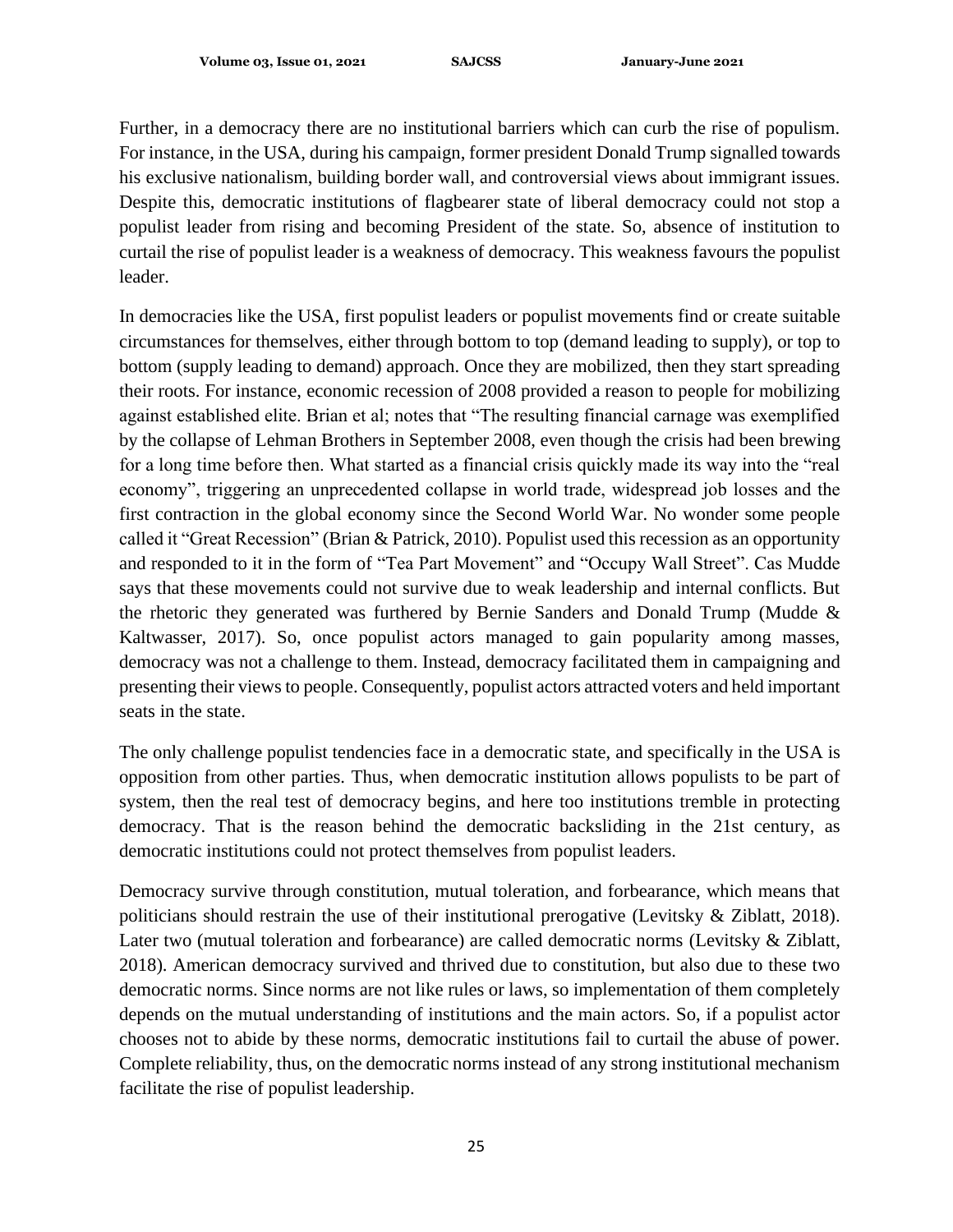Under the populist leader in democracies, these two democratic norms are not implemented or followed. For instance, Andrew Jackson did not practice forbearance and used veto against the Congress decisions more than once, while empowering the executive at the expense of legislature (III et al., 2020). Similarly, President Donald Trump also followed the same pattern. He went against the decision of Congress over the budgeting of wall and spending on the construction of wall from military budget (Bauer & Becker, 2020). Despite criticism of this approach, President Trump continued to pursue his agenda. He not only ignored democratic norms but also constitution, and democratic institutions (congress and judiciary) after using their possible options, witnessed the abuse of power and rise of a populist leader.

Once ground is fertile for a populist actor to spread its roots in a democracy, and the populist movement is mobilized under strong leadership or a well-organized party, it offers a tough competition to democracy. Once populist movement succeeds in gathering vote bank, democratic institutions offer no barrier to it, except for opposition from other political parties, which any political party faces from its opposition. Eventually, when a populist leader becomes part of system or holds the presidential or prime ministerial seat, here again democratic institutions fail as they rely on mercy of the one in power and democratic norms. This leads to the validation of hypothesis that "the weaknesses which are embedded in the liberal democracy allow the weak institutions to exist, which in return facilitate the rise of populist leadership".

### **Conclusion:**

Populism is an old ideology. Being thin centered it has manifested itself in different forms. At times it exists as right-wing ideology and others a left-wing ideology. In the United States, its history dates back to the 19th century (Mirza, Ali, et al., 2021). Unlike other different ideologies, history of populism has never been linear. There have been times in history when populism completely ceased to exist or there was no active populist movement. And then there have been times when populist leaders dominated the scenery of the not only the domestic but also the international politics. This trajectory of populism suggests that populism rises under certain circumstances which are explained by both demand side and supply side models. Once factors facilitating populist rise emerge, populist movement catalyses. Though several authoritarian rulers can adopt populist rhetoric in order to strengthen their rule, yet these are mostly the democracies from where populist leaders may emerge. In democracies, such movements are not crushed or stopped since there is no institutional structure for such situations. Thus, the absence of institutional barriers causes the rise of populism in democracies. In order to curtail the populist challenge, democracies and particularly liberal democracies need to revisit their institutional structures and instead of mere reliability on democratic norms, there has to be formal institutional setup. Through such measures this challenge of populist rise in democracies can be handled and also be avoided in future.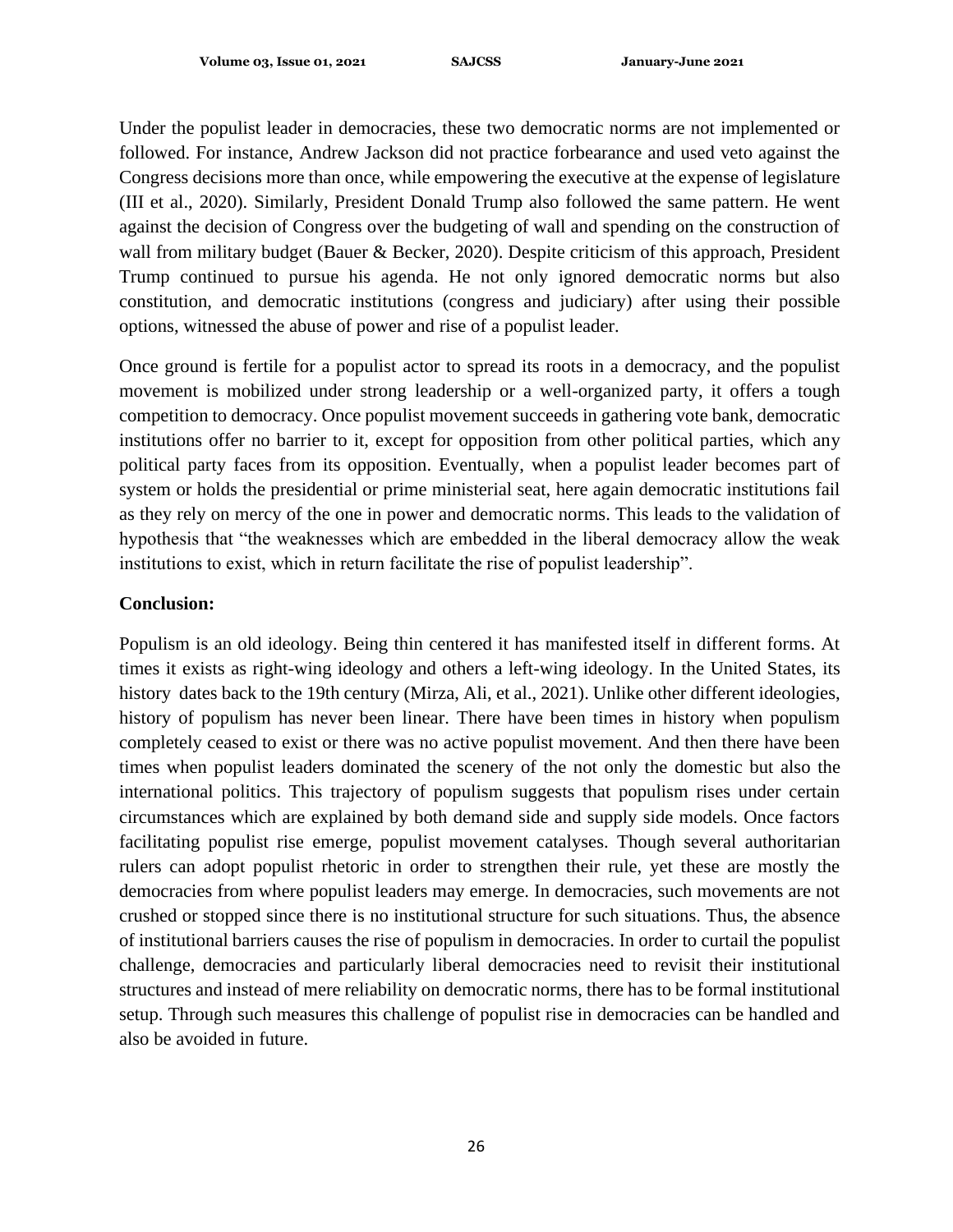### **References**

A brief history of populism. (2015, September 26). *The Week*. https://theweek.com/articles/579018/brief-history-populism Bauer, M. W., & Becker, S. (2020). Democratic Backsliding, Populism, and Public Administration. *Perspectives on Public Management and Governance*, *3*(1), 19–31. https://doi.org/10.1093/ppmgov/gvz026 Bermeo, N. (2016). On democratic backsliding. *Journal of Democracy*, *27*(1), 5–19. Brian, K., & Patrick, L. (2010). *OECD Insights From Crisis to Recovery The Causes, Course and Consequences of the Great Recession: The Causes, Course and Consequences of the Great Recession*. OECD Publishing. Editor. (2019, August 6). *Populism in the United States: A Timeline*. History. https://www.history.com/topics/us-politics/populism-united-states-timeline Ellington, J. (2017). *The Populism of King Mob: Andrew Jackson's Rise to the Presidency*. CreateSpace Independent Publishing Platform. Europe and right-wing nationalism: A country-by-country guide. (2019, November 13). *BBC News*. https://www.bbc.com/news/world-europe-36130006 Fortunato, P. (2019, May 3). Populist leaders: A case of demand and supply. *Financial Times*. Fysh, P., & Wolfreys, J. (2003). *The politics of racism in France*. Palgrave MacMillan. Guiso, L., Herrera, H., & Morelli, M. (2017). Populism: Demand and supply of populism. *Einaudi Institute for Economics and Finance (EIEF), Working Paper*. Guiso, L., Herrera, H., Morelli, M., & Sonno, T. (2017a). Demand and Supply of Populism. In *EIEF Working Papers Series* (EIEF Working Papers Series). Einaudi Institute for Economics and Finance (EIEF). https://ideas.repec.org/p/eie/wpaper/1703.html Guiso, L., Herrera, H., Morelli, M., & Sonno, T. (2017b, October 14). The spread of populism in Western countries. *VoxEU.Org*. https://voxeu.org/article/spread-populism-western-countries Guiso, L., Herrera, H., Morelli, M., & Sonno, T. (2020). Economic insecurity and the demand of populism in europe. *Einaudi Institute for Economics and Finance Working Paper*. Henley, J. (2018, November 20). How populism Emerged as an Electoral Force in Europe. *The Guardian*. http://www.theguardian.com/world/ng-interactive/2018/nov/20/how-populismemerged-as-electoral-force-in-europe III, G. C. E., Mayer, K. R., & Wayne, S. J. (2020). *Presidential Leadership: Politics and Policy Making*. Rowman & Littlefield. Levitin, M. (2021, September 14). Occupy Wall Street Did More Than You Think. *The Atlantic*. https://www.theatlantic.com/ideas/archive/2021/09/how-occupy-wall-street-reshapedamerica/620064/

Levitsky, S., & Ziblatt, D. (2018). *How Democracies Die*. Crown. Long, H. P. (1996). *Every Man A King: The Autobiography Of Huey P. Long*. Da Capo Press.